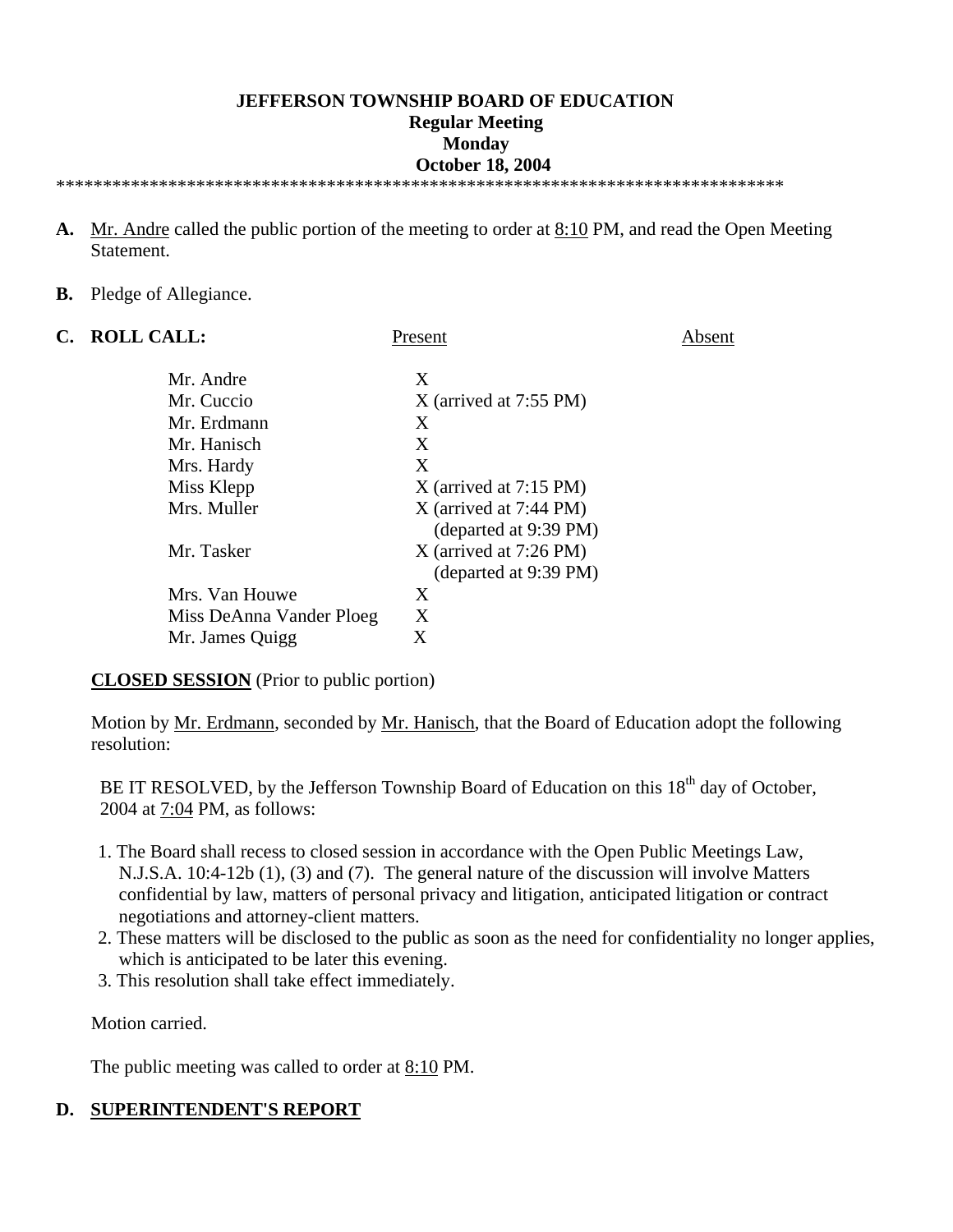*Good News and Progress in Our Schools*.

## **E. PRESENTATIONS**

- National French Week Eleanor Urciuoli, World Language Supervisor, and  $6<sup>th</sup>$  grade students
- 2005-2006 School Calendar Dr. Antunes
- Construction Updates for September (Presented by Epic Management, Inc.)
	- Compliance with Building Heating Requirements
	- Anticipated Occupancy of JTHS Media Center Dr. Thornton
- Student Recognition The Governor's School on the Environment
- District Field Trips: Policy #2340 and Procedures School Year 2004-2005
- Explanation of Resolution to Repeal Ch. 73, P.L. 2004 S-1701: (see motion G.11)

# **F. MINUTES OF MEETINGS**

**F.1** Motion by Mrs. Hardy, seconded by Mr. Tasker, that the minutes of the following meeting be approved as submitted:

September 13, 2004 – Work/Action Session Meeting

| Roll call vote: Mr. Andre - Abstain | Miss Klepp<br>- Yes      |
|-------------------------------------|--------------------------|
| Mr. Erdmann - Yes                   | Mrs. Muller<br>- Yes     |
| Mr. Cuccio - Yes                    | Mr. Tasker<br>- Yes      |
| Mr. Hanisch - Yes                   | Mrs. Van Houwe - Abstain |
| Mrs. Hardy - Yes                    |                          |
|                                     |                          |

Seven in favor. Two abstentions. Motion carried.

**F.2** Motion by Mrs. Hardy, seconded by Mr. Tasker, that the minutes of the following meeting be approved as submitted:

September 20, 2004 – Regular Meeting

| Roll call vote: Mr. Andre - Yes | Miss Klepp           | - Yes |
|---------------------------------|----------------------|-------|
| Mr. Erdmann - Yes               | Mrs. Muller          | - Yes |
| Mr. Cuccio - Yes                | Mr. Tasker           | - Yes |
| Mr. Hanisch - Yes               | Mrs. Van Houwe - Yes |       |
| Mrs. Hardy - Yes                |                      |       |

All in favor. Motion carried.

## **G. FINANCE COMMITTEE**

 Motion by Mrs. Muller, seconded by Mr. Cuccio, to accept the recommendation of the Superintendent to approve and adopt motions G.1 and G.2, as described below:

 **G.1** Motion to approve the list of **requisitions** dated September 2004 in the amount of \$1,221,227.10.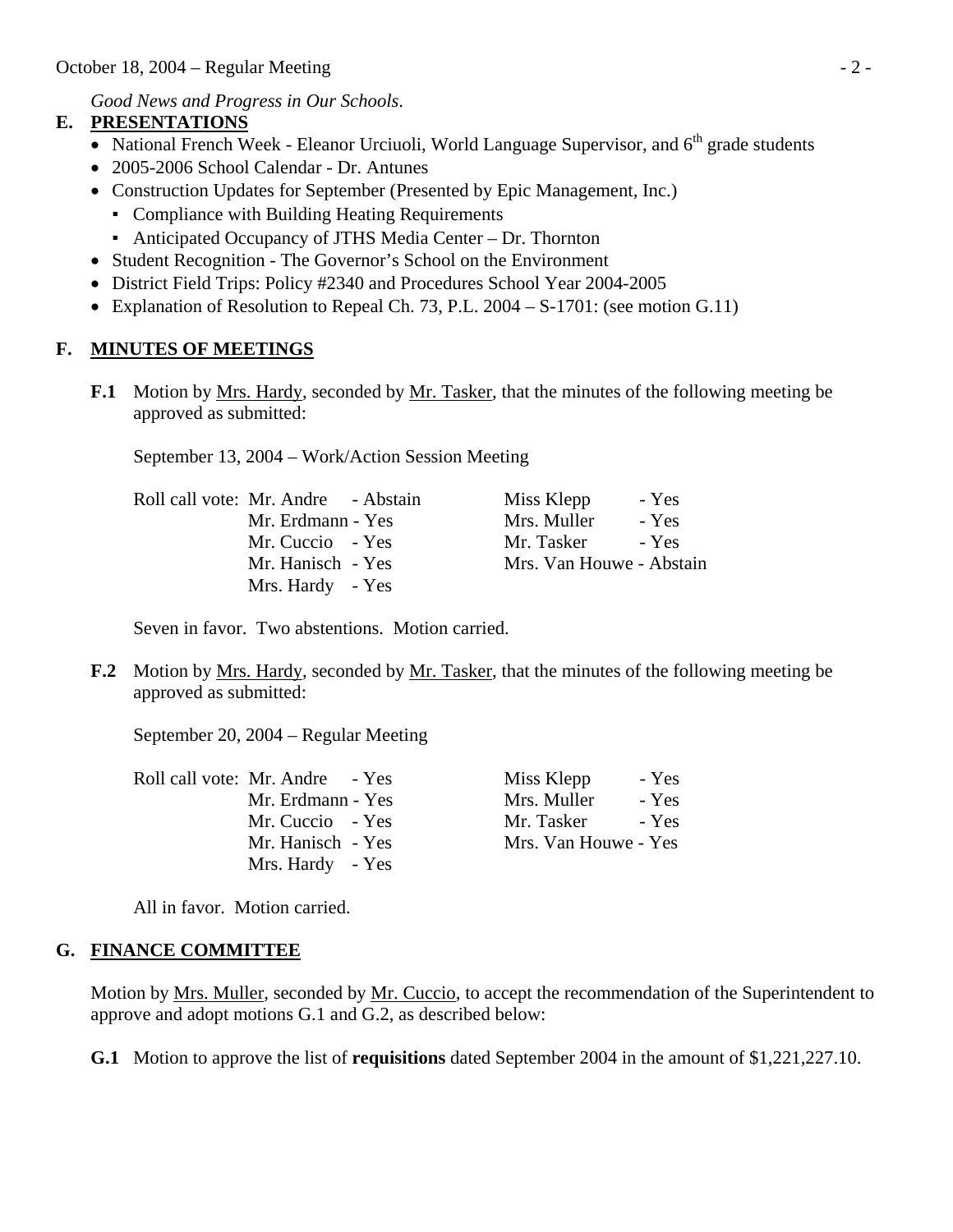**G.2** Motion to approve the **bills list** dated September 2004 in the amount of \$4,690,716.88.

| Roll call vote: Mr. Andre - Yes | Miss Klepp<br>- Yes      |
|---------------------------------|--------------------------|
| Mr. Erdmann - Yes               | Mrs. Muller<br>- Abstain |
| Mr. Cuccio - Yes                | Mr. Tasker<br>- Yes      |
| Mr. Hanisch - Yes               | Mrs. Van Houwe - Yes     |
| Mrs. Hardy - Yes                |                          |

Eight in favor. One abstention. Motion carried.

 Motion by Mrs. Muller, seconded by Mr. Hanisch, to accept the recommendation of the Superintendent to approve and adopt motions G.3 through G.11, as described below:

- **G.3** Motion to accept the **Treasurer and Secretary's Report** dated August 31, 2004 as being in balance.
- **G.4** Motion to approve the **transfers** dated August 2004 in the amount of \$30,030.00.
- **G.5** Motion that the Board of Education approve the **certification** by the Board Secretary, pursuant to NJAC 6A:23-2.11(c)3, that as of August 31, 2004 no line item account has encumbrances and expenditures, which in total exceed the line item appropriation in violation of NJAC 6A:23-2.11(a).
- **G.6** Motion to certify, in accordance with NJAC 6A:23-2.11(c)4, that as of August 31, 2004, after review of the Board Secretary's and Treasurer's **Monthly Financial Reports** and upon consultation with the appropriate district officials, to the best of our knowledge no major account or fund has been overexpended in violation of NJAC 6A:23-2.11(b), and that sufficient funds are available to meet the district's financial obligations for the remainder of the fiscal year.
- **G.7** Motion to approve the submission of Application for State Aid Funding for FY05 and accept funds in the amount of \$9,675.00 for the **New Jersey Character Education Partnership (NJCEP) Initiative**.
- **G.8** Motion to accept funds in the amount of \$2,820.00 for the Federal Teacher Quality Enhancement Grant (mentoring) Program.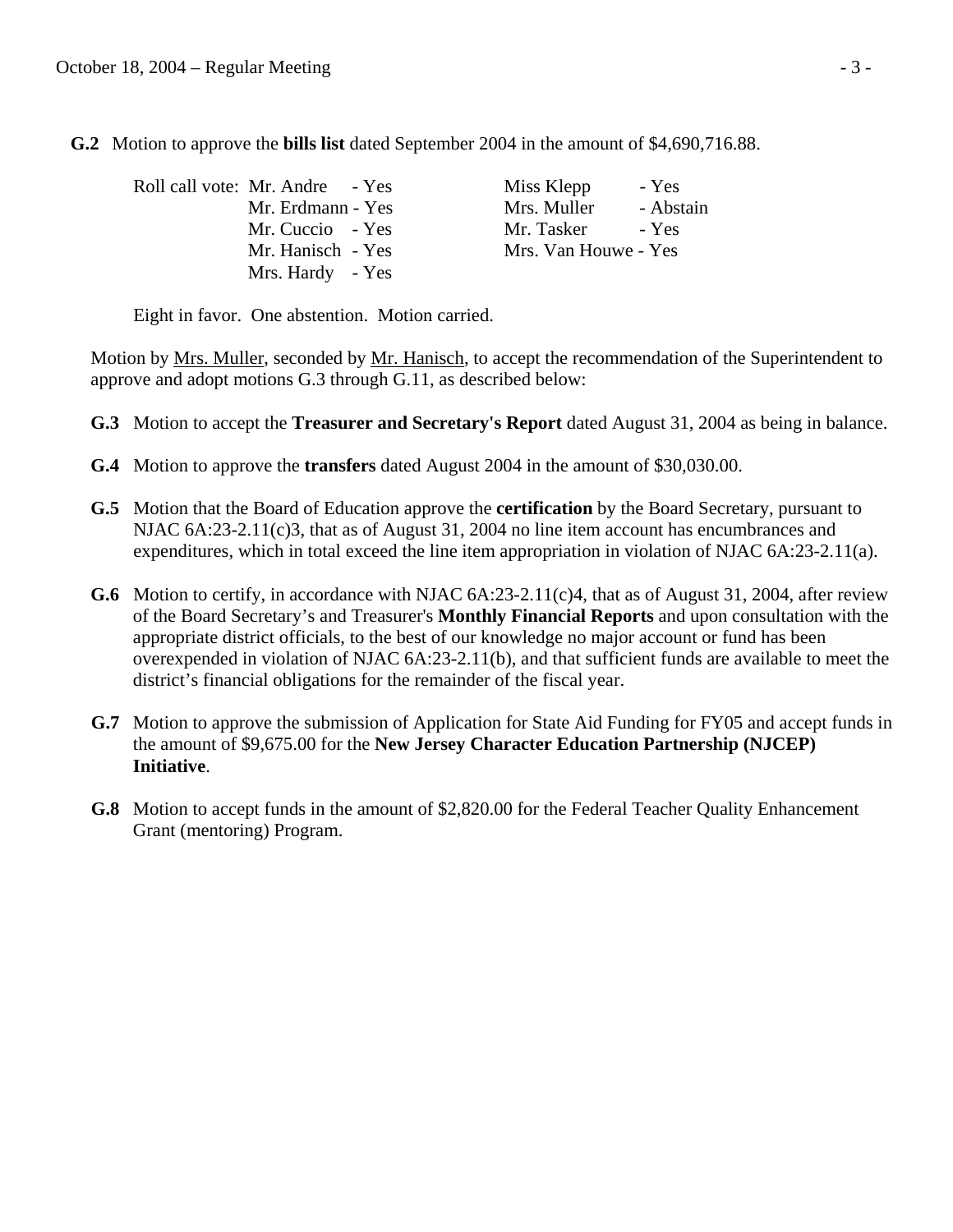**G.9** Motion to approve designation of Lakeland Bank as **Official Depository** for the 2004-05 school year, for the following accounts:

| <b>Account Name</b>               | <i>Signatories</i>                                                                      |
|-----------------------------------|-----------------------------------------------------------------------------------------|
| <b>Business Office Petty Cash</b> | <b>Board Secretary &amp; Superintendent (Board President)</b>                           |
| <b>School Nutrition</b>           | Superintendent & Board Secretary                                                        |
| Payroll Agency                    | Treasurer of School Moneys (Board Secretary)                                            |
| Payroll                           | Treasurer of School Moneys (Board Secretary)                                            |
| Custodial/General                 | Board Secretary, Treasurer of School Moneys & Board President<br>(Board Vice President) |
| <b>Unemployment Trust Fund</b>    | Treasurer of School Moneys & Board Secretary                                            |
| Capital Projects                  | Board Secretary, Treasurer of School Moneys & Board President<br>(Board Vice President) |
| <b>Maintenance Reserve</b>        | Board Secretary, Treasurer of School Moneys & Board President<br>(Board Vice President) |
| Capital Reserve                   | Board Secretary, Treasurer of School Moneys & Board President<br>(Board Vice President) |
|                                   |                                                                                         |

\*Alternate Signatory appears in parenthesis.

- **G.10** Motion to approve and accept the four year Lease Purchase Agreement with CompassLearning, Inc. in the amount of \$231,090, subject to review by the Board Attorney.
- **G.11** Motion to accept and approve the following **resolution to repeal Ch. 73, P.L. 2004 (S-1701)**:
- **WHEREAS**, pursuant to Article 8, Section 4, Paragraph 1 of the New Jersey Constitution, the provision of a thorough and efficient system of education is the responsibility of the State Legislature; and
- **WHEREAS**, school expenditures are primarily driven by state and federal mandates and "fixed costs"; and
- **WHEREAS**, local property taxes are the major source of revenue for public education in New Jersey; and
- **WHEREAS**, the State has failed to fully fund its school aid statutes for three consecutive years, increasing the burden on local property taxpayers; and
- **WHEREAS**, S-1701 (Ch. 73, P.L. 2004), signed into law on July 1, 2004, alters school district financial practices and, in fact, could result in property tax increases; and
- **WHEREAS**, S-1701 will force local school districts to adopt imprudent practices and will diminish communities' discretion over the financial operations of their schools; and
- **WHEREAS**, S-1701 will force school districts to reduce free balance (surplus) in 2004-05 and 2005-06, resulting in temporary property tax decreases that will not be sustainable and which will result in property tax increases in 2006-07; and
- **WHEREAS**, this reduction of surplus to perilously low levels could force districts to cut education programs and could increase costs by possibly contributing to the lowering of bond ratings; and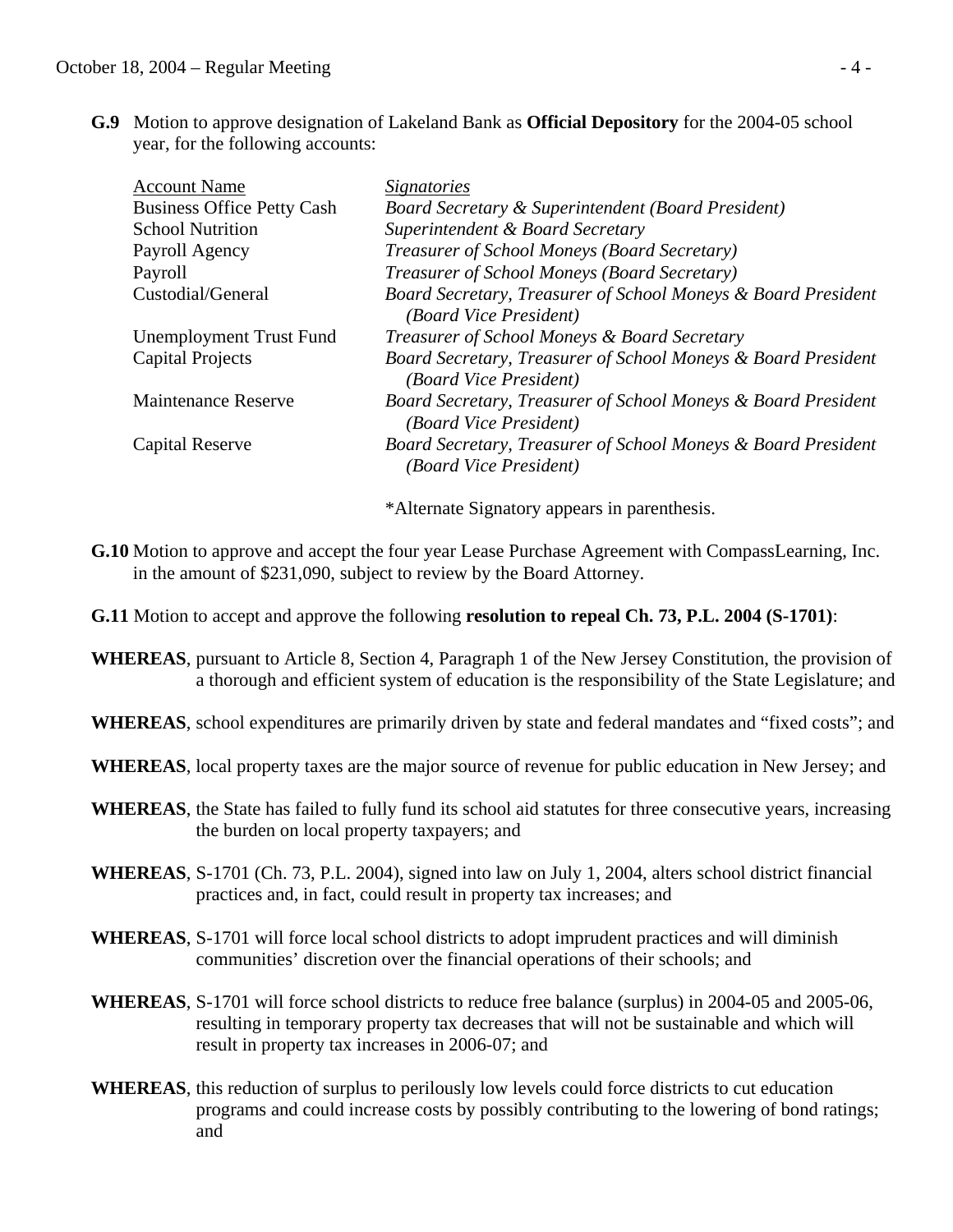#### **G.11 continued:**

- **WHEREAS**, S-1701 will require school districts to decrease their capital reserve accounts, forcing them to defer necessary maintenance and repairs, to cut education programs, or to borrow funds; and
- **WHEREAS**, S1701 reduces the spending growth limit, or cap, on school district operating budgets, infringing on school districts' ability in the future to meet the state's Core Curriculum Content Standards; and
- **WHEREAS**, S1701 imposes unnecessary administrative spending limits on New Jersey school districts, limiting local discretion over the staffing necessary to meet the State and local education goals and penalizing school districts that may be saving taxpayer money in other areas; and
- **WHEREAS**, S-1701 will require school districts to obtain the Commissioner of Education's approval before transferring funds between budgetary line items, impeding their ability to make optimal use of funds and moving a simple budgeting decision from the community into state bureaucratic channels; and
- **WHEREAS**, S-1701 reduces the Spending Growth Limitation Adjustment (SGLA) for hazardous busing services, making it increasingly difficult for school districts to provide a service designated to ensure student safety; and
- **WHEREAS,** S1701 eliminates the SGLA for early childhood program aid and demonstrably effective program aid, further limiting local school boards' ability to provide necessary education programs and services; and
- **WHEREAS,** S1701 restricts the submission of second ballot finance questions at the Annual School Election, thereby infringing on a community's ability to determine educational program expenditures for its children.
- **THEREFORE BE IT RESOLVED** that the Jefferson Township Board of Education urges the State Legislature to repeal Ch. 73, P.L. 2004 (S-1701) immediately; and be it further
- **RESOLVED** that the Jefferson Township Board of Education urges the State Legislature to fully fund the Comprehensive Educational Improvement and Financing Act and related school aid formulas.

Roll call vote: Mr. Andre - Yes Miss Klepp - Yes Mrs. Hardy - Yes

Mr. Erdmann - Yes Mrs. Muller - Yes Mr. Cuccio - Yes Mr. Tasker - Yes Mr. Hanisch - Yes Mrs. Van Houwe - Yes

All in favor. Motion carried.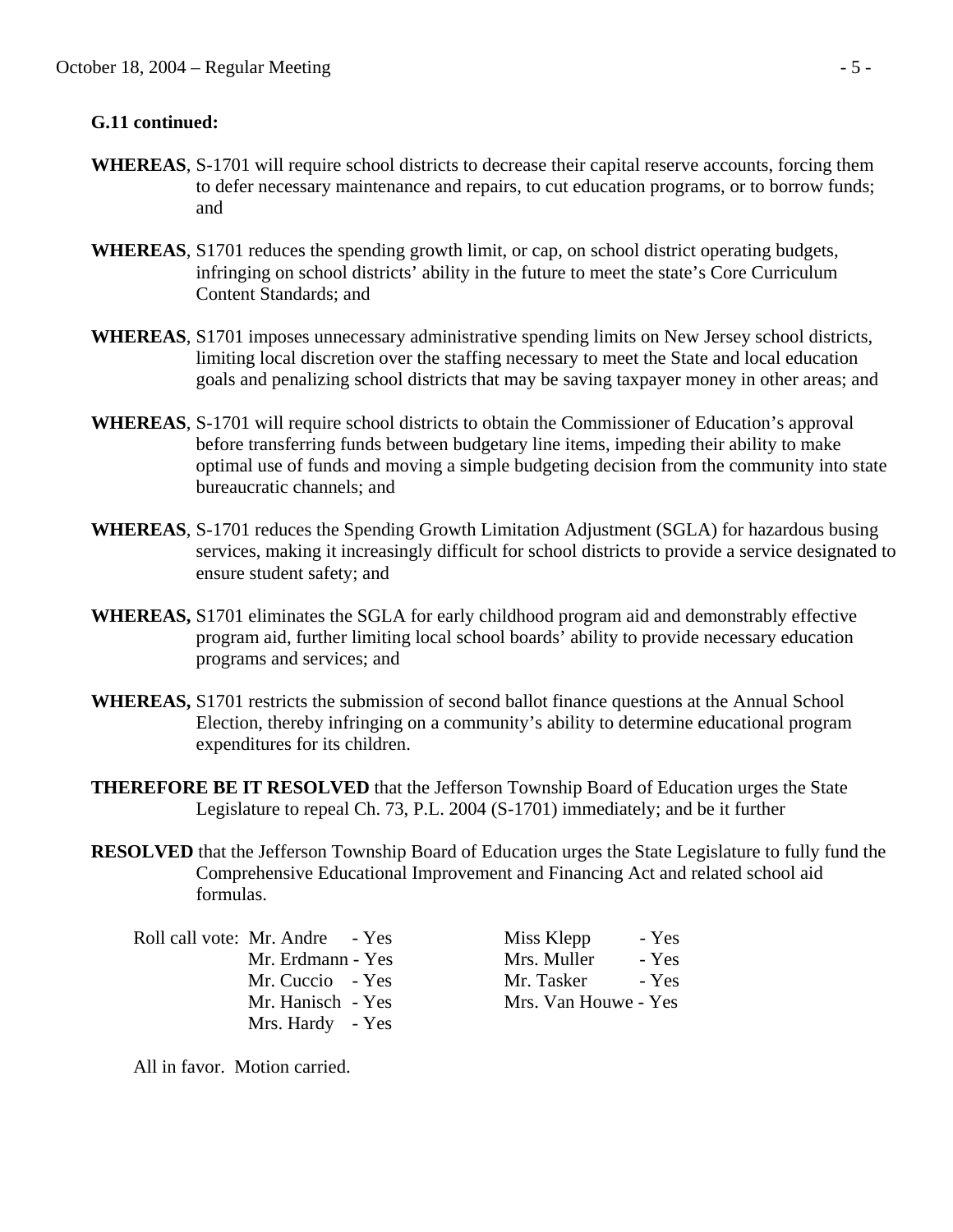#### **H**. **PERSONNEL COMMITTEE**

Motion by Mr. Tasker, seconded by Mr. Hanisch, to accept the recommendation of the Superintendent to approve and adopt motions H.1 and H.2, as described below:

 **H.1** Motion to appoint and submit to the County Superintendent applications for **emergent hiring** and the applicant's attestation that he/she has not been convicted of any disqualifying crime pursuant to the provisions of N.J.S.A. 18A:6-7.1 et. Seq., N.J.S.A. 18A:39-17 et. seq., or N.J.S.A. 18A:6-4.13 et. seq. for those employees listed below: (All appointments are contingent upon receipt of proper teaching certification and all salary placements are pending receipt of college transcripts verifying degree status and letter stating years of service in other districts, \* denotes mentoring required)

|                                                                                                 | Nature of                         |                       |              |               |                 | <b>Date</b>      | <b>Date</b> |                                                      |
|-------------------------------------------------------------------------------------------------|-----------------------------------|-----------------------|--------------|---------------|-----------------|------------------|-------------|------------------------------------------------------|
| Name                                                                                            | <b>Action</b>                     | <b>Position</b>       | <b>Step</b>  | <b>Salary</b> | Loc.            | <b>Effective</b> | Termin.     | <b>Discussion</b>                                    |
| A: Administrators                                                                               |                                   |                       |              |               |                 |                  |             |                                                      |
| <b>None</b>                                                                                     |                                   |                       |              |               |                 |                  |             |                                                      |
|                                                                                                 |                                   |                       |              |               |                 |                  |             |                                                      |
| <b>B: Instructional</b>                                                                         |                                   |                       |              |               |                 |                  |             |                                                      |
| Peter Tummillo                                                                                  | Retirement                        | Music Teacher         |              |               | <b>JTHS</b>     | 6/30/04          | 6/30/04     | Retiring after 26 years                              |
| Curt Pakutka                                                                                    | Appoint                           | ong-term Sub          | $\mathbf{1}$ | \$195/diem    | <b>JTHS</b>     | 10/18/04         |             | Phys Ed replacement                                  |
| Kristie Rowe                                                                                    | Resignation                       | Grade $3$             |              |               | <b>WR</b>       | 12/0404          | 12/04/04    |                                                      |
| C: Non-Instructional                                                                            |                                   |                       |              |               |                 |                  |             |                                                      |
| <b>Nancy Diamandas</b>                                                                          | Leave of Abs.                     | <b>Hall Monitor</b>   |              |               | <b>JTHS</b>     | 10/1/04          | 10/31/04    | Unpaid medical leave                                 |
| June McNamara                                                                                   | Salary Adjustment Part-time Clerk |                       | $\mathbf{1}$ | \$8,695.55    | <b>ETB</b>      | 9/1/04           | 6/30/05     | From .21 to .29                                      |
| Denise Lagomarsino                                                                              | Increase of Hours                 | Media Aide            | 3            | \$15.69/hr    | <b>ETB</b>      | 9/20/04          | 6/30/05     | From 10 hrs to 19 3/4<br>per week                    |
| John Conklin                                                                                    | Appoint                           | Custodian             | $\mathbf{1}$ | \$15.94/hr    | <b>JTHS</b>     | 10/11/04         | 6/30/05     |                                                      |
| Jose Montes-Ramirez                                                                             | Appoint                           | Custodian             | $\mathbf{1}$ | \$15.94/hr    | <b>Stanlick</b> | 10/18/04         | 6/30/05     |                                                      |
| Jeanne Hantsen                                                                                  | Increase of Hours                 | <b>Classroom Aide</b> | $\mathbf{1}$ | \$16.00/hr    | <b>Stanlick</b> | 9/1/04           | 6/30/05     | From 6 to 6.33 hrs per<br>dav                        |
| Jeanne Hantsen                                                                                  | Appoint                           | Transp. Aide          | $\mathbf{1}$ | \$15.69/hr    |                 | 9/1/04           | 6/30/05     | 2.25 hrs per day                                     |
| Frances Palazzolo                                                                               | Appoint                           | <b>Hall Monitor</b>   | $\mathbf{1}$ | \$15.09/hr    | <b>JTMS</b>     | 10/19/04         | 6/30/05     | <b>New Position</b>                                  |
| Robert Fleming                                                                                  | Appoint                           | Network Admin.        |              | \$63,000/yr   |                 | $11 - 1 - 04$    | 6/30/05     | New Position -<br>Contract subject to Atty<br>review |
| D: Substitutes/Other                                                                            |                                   |                       |              |               |                 |                  |             |                                                      |
| √icki lannotta                                                                                  | Reappointment                     | Sub Teacher           |              | \$80/diem     |                 | 9/1/04           | 6/30/05     |                                                      |
| eigh Allocca                                                                                    | Reappointment                     | Sub Teacher           |              | \$80/diem     |                 | 9/1/04           | 6/30/05     |                                                      |
| Andrea Hall                                                                                     | Appoint                           | Sub Clerical          |              | \$7.50/hr     |                 | 10/12/04         | 6/30/05     |                                                      |
| Patricia Ziobro                                                                                 | Appoint                           | Sub Teacher           |              | \$80/diem     |                 | 10/12/04         | 6/30/05     |                                                      |
| Jarret Unick                                                                                    | Appoint                           | Sub Teacher           |              | \$80/diem     |                 | 10/12/04         | 6/30/05     |                                                      |
| Christine Henriquez                                                                             | Appoint                           | Sub Teacher           |              | \$80/diem     |                 | 10/12/04         | 6/30/05     |                                                      |
| Aleta Eisbacher                                                                                 | Appoint                           | Sub Teacher           |              | \$80/diem     |                 | 10/12/04         | 6/30/05     |                                                      |
| Melissa Haggert                                                                                 | Appoint                           | Sub Teacher           |              | \$80/diem     |                 | 10/19/04         | 6/30/05     |                                                      |
| Vanessa Sanchez                                                                                 | Appoint                           | Sub Bus Driver        |              | \$14/hr       |                 | 10/19/05         | 6/30/05     |                                                      |
| Marilyn Beyel                                                                                   | Appoint                           | Sub Aide              |              | \$6.78/hr     |                 | 10/19/04         | 6/30/05     |                                                      |
| E. Extra Duty Pay - All salaries subject to adjustment upon final ratification of JTEA Contract |                                   |                       |              |               |                 |                  |             |                                                      |
| Cheryl Kanazik                                                                                  | Appoint                           | Chaperone             |              | \$100/diem    | <b>JTMS</b>     | 10/13/04         | 10/15/04    | <b>Stokes Field Trip</b>                             |
| <b>Cenneth Westberg</b>                                                                         | Appoint                           | Chaperone             |              | \$100/diem    | <b>JTMS</b>     | 10/13/04         | 10/15/04    | <b>Stokes Field Trip</b>                             |
| W.Leigh VanHouten                                                                               | Appoint                           | Chaperone             |              | \$100/diem    | <b>JTMS</b>     | 10/13/04         | 10/15/04    | Stokes Field Trip                                    |
| Jennifer Costabile                                                                              | Appoint                           | Chaperone             |              | \$100/diem    | <b>JTMS</b>     | 10/13/04         | 10/15/04    | <b>Stokes Field Trip</b>                             |
| Janet King                                                                                      | Appoint                           | Chaperone             |              | \$100/diem    | <b>JTMS</b>     | 10/13/04         | 10/15/04    | <b>Stokes Field Trip</b>                             |
| <b>Kevin Moore</b>                                                                              | Appoint                           | Chaperone             |              | \$100/diem    | <b>JTMS</b>     | 10/13/04         | 10/15/04    | <b>Stokes Field Trip</b>                             |
| Sharon Ciliento                                                                                 | Appoint                           | Chaperone             |              | \$100/diem    | <b>JTMS</b>     | 10/13/04         | 10/15/04    | <b>Stokes Field Trip</b>                             |
| Carol Fern                                                                                      | Appoint                           | Chaperone             |              | \$100/diem    | <b>JTMS</b>     | 10/13/04         | 10/15/04    | <b>Stokes Field Trip</b>                             |
| Kathryn Landsman                                                                                | Appoint                           | Chaperone             |              | \$100/diem    | <b>JTMS</b>     | 10/13/04         | 10/15/04    | <b>Stokes Field Trip</b>                             |
| <b>Cenneth Kuzmiak</b>                                                                          | Appoint                           | Chaperone             |              | \$100/diem    | <b>JTMS</b>     | 10/13/04         | 10/15/04    | <b>Stokes Field Trip</b>                             |
| <b>Nancy Harris</b>                                                                             | Appoint                           | Chaperone             |              | \$100/diem    | <b>JTMS</b>     | 10/13/04         | 10/15/04    | <b>Stokes Field Trip</b>                             |
| <b>Sharon Clayton</b>                                                                           | Appoint                           | Chaperone             |              | \$100/diem    | <b>JTMS</b>     | 10/25/04         | 10/27/04    | <b>Stokes Field Trip</b>                             |
| <b>Sharon Ciliento</b>                                                                          | Appoint                           | Chaperone             |              | \$100/diem    | <b>JTMS</b>     | 10/25/04         | 10/27/04    | <b>Stokes Field Trip</b>                             |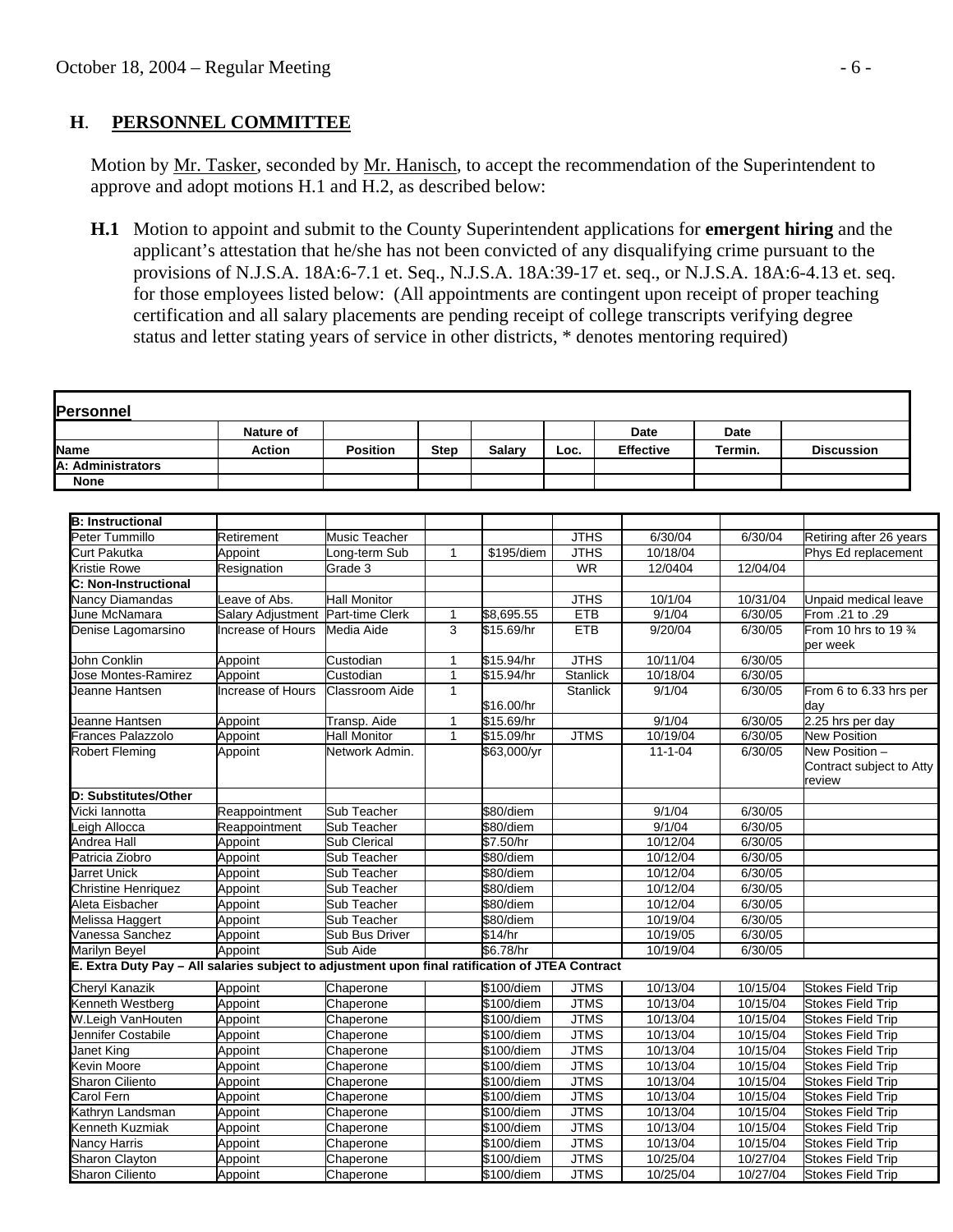**E. Extra Duty Pay (continued) – All salaries subject to adjustment upon final ratification of JTEA Contract** 

| W. Leigh VanHouten                          | Appoint | Chaperone                      |         | $$100$ /diem         | <b>JTMS</b>                | 10/25/04           | 10/27/04 | <b>Stokes Field Trip</b> |
|---------------------------------------------|---------|--------------------------------|---------|----------------------|----------------------------|--------------------|----------|--------------------------|
| Kevin Moore                                 | Appoint | Chaperone                      |         | \$100/diem           | <b>JTMS</b>                | 10/25/04           | 10/27/04 | <b>Stokes Field Trip</b> |
| Kathryn Landsman                            | Appoint | Chaperone                      |         | \$100/diem           | <b>JTMS</b>                | 10/25/04           | 10/27/04 | <b>Stokes Field Trip</b> |
| Kenneth Kuzmiak                             | Appoint | Chaperone                      |         | \$100/diem           | <b>JTMS</b>                | 10/25/04           | 10/27/04 | <b>Stokes Field Trip</b> |
| Cheryl Kanazik                              | Appoint | Chaperone                      |         | \$100/diem           | <b>JTMS</b>                | 10/25/04           | 10/27/04 | <b>Stokes Field Trip</b> |
| Christina Hardin                            | Appoint | Chaperone                      |         | \$100/diem           | <b>JTMS</b>                | 10/25/04           | 10/27/04 | <b>Stokes Field Trip</b> |
| Kenneth Westberg                            | Appoint | Chaperone                      |         | \$100/diem           | <b>JTMS</b>                | 10/25/04           | 10/27/04 | Stokes Field Trip        |
| Jessica Hoertel                             | Appoint | Chaperone                      |         | \$100/diem           | <b>JTMS</b>                | 10/25/04           | 10/27/04 | <b>Stokes Field Trip</b> |
| Nancy Harris                                | Appoint | Chaperone                      |         | \$100/diem           | <b>JTMS</b>                | 10/25/04           | 10/27/04 | <b>Stokes Field Trip</b> |
| Kenneth Westberg                            | Appoint | Chaperone                      |         | \$100/diem           | <b>JTMS</b>                | 10/27/04           | 10/29/04 | <b>Stokes Field Trip</b> |
| <b>Sharon Ciliento</b>                      | Appoint | Chaperone                      |         | \$100/diem           | <b>JTMS</b>                | 10/27/04           | 10/29/04 | <b>Stokes Field Trip</b> |
| Carol Fern                                  | Appoint | Chaperone                      |         | \$100/diem           | <b>JTMS</b>                | 10/27/04           | 10/29/04 | <b>Stokes Field Trip</b> |
| Pamela Graham                               | Appoint | Chaperone                      |         | \$100/diem           | <b>JTMS</b>                | 10/27/04           | 10/29/04 | <b>Stokes Field Trip</b> |
| Theresa Koontz                              | Appoint | Chaperone                      |         | \$100/diem           | <b>JTMS</b>                | 10/27/04           | 10/29/04 | Stokes Field Trip        |
| Monica Heller                               | Appoint | Chaperone                      |         | \$100/diem           | <b>JTMS</b>                | 10/27/04           | 10/29/04 | Stokes Field Trip        |
| Jennifer Costabile                          | Appoint | Chaperone                      |         | \$100/diem           | <b>JTMS</b>                | 10/27/04           | 10/29/04 | <b>Stokes Field Trip</b> |
| Kevin Moore                                 | Appoint | Chaperone                      |         | \$100/diem           | <b>JTMS</b>                | 10/27/04           | 10/29/04 | <b>Stokes Field Trip</b> |
| Kathleen D'Ambrosio                         | Appoint | Chaperone                      |         | \$100/diem           | <b>JTMS</b>                | 10/27/04           | 10/29/04 | <b>Stokes Field Trip</b> |
| Nancy Harris                                | Appoint | Chaperone                      |         | \$100/diem           | <b>JTMS</b>                | 10/27/04           | 10/29/04 | <b>Stokes Field Trip</b> |
| <b>Babette Stewart</b>                      | Appoint | Chaperone                      |         | N/A                  | <b>JTMS</b>                | 10/27/04           | 10/29/04 | " " " Days Only          |
| Jennifer Walsh                              | Appoint | <b>Summer Work</b>             |         | \$35/hr              | <b>JTHS</b>                | 7/1/04             | 8/30/04  | <b>Sport Physicals</b>   |
| Gail DeGraw                                 | Appoint | <b>Interact Club</b>           | Level 1 |                      | <b>JTHS</b>                | 2004/05            |          |                          |
| Karen Vanderbok                             | Appoint | <b>SEER</b>                    |         | \$305.77             | <b>JTHS</b>                | 2004/05            |          |                          |
| Kevin McCabe                                | Appoint | Jr Class Advisor               |         | \$1,409.62*          | <b>JTHS</b>                | 2004/05            |          | *Salary split            |
| _ynne Cilli                                 | Appoint | <b>Red Cross</b>               | Level 1 |                      | <b>JTHS</b>                | 2004/05            |          |                          |
| vnne Cilli                                  | Appoint | <b>FEA</b>                     | Level 1 |                      | <b>JTHS</b>                | 2004/05            |          |                          |
| ori Kircher                                 | Appoint | <b>TATU</b>                    | Level 1 |                      | <b>JTHS</b>                | 2004/05            |          |                          |
| Kristen Smith                               | Appoint | Set/Stage                      |         | \$364.14             | <b>JTHS</b>                | 2004/05            |          |                          |
| Margaret Willis                             | Appoint | <b>Public Relations</b>        |         | \$770.15             | Milton                     | 2004/05            |          |                          |
| Helen Remshifski                            | Appoint | <b>Public Relations</b>        |         | \$770.15             | Drummond                   | 2004/05            |          |                          |
| Diane Smart                                 | Appoint | <b>Public Relations</b>        |         | \$770.15             | <b>ETB</b>                 | 2004/05            |          |                          |
| Denise Morando                              | Appoint | <b>Public Relations</b>        |         | \$770.15             | Cozy Lake                  | 2004/05            |          |                          |
| Diane Constantino                           | Appoint | <b>Public Relations</b>        |         | \$770.15             | <b>Stanlick</b>            | 2004/05            |          |                          |
| Claire Brennan                              | Appoint | <b>Public Relations</b>        |         | \$770.15             | Wht Rock                   | 2004/05            |          |                          |
| Mary Ann Marchiano and                      | Appoint | <b>Public Relations</b>        |         | \$770.15*            | <b>JTMS</b>                | 2004/05            |          | *Salary split            |
| Virginia Osborne<br><b>Richard Barriers</b> | Appoint | Select Band                    | Level 3 |                      | <b>JTMS</b>                | 2004/05            |          |                          |
|                                             |         |                                |         |                      |                            |                    |          |                          |
|                                             |         |                                |         |                      |                            |                    |          |                          |
| <b>Barbara Donnelly</b>                     | Appoint | Summer Eval.                   |         | \$17.50              | $\overline{\text{CST}}$    | 9/16/04            |          | Legal/summer eval.       |
| Dalyce Boyer                                | Appoint | Summer Eval.                   |         | \$980.00             | <b>CST</b>                 | 9/02/04            | 9/10/04  | Legal/summer eval.       |
| Denyse Edge                                 | Appoint | Summer Eval.                   |         | \$70.00              | $\overline{\text{CST}}$    | 9/10/04            |          | Legal/summer eval.       |
| Barbra Winson                               | Appoint | Summer Eval.                   |         | \$122.50             | <b>CST</b>                 | 6/25/04            | 7/30/04  | egal/summer eval.        |
| <b>Beth Dailey</b>                          | Appoint | Summer Eval.                   |         | \$17.50              | <b>CST</b>                 | 8/26/04            | 8/27/04  | Legal/summer eval.       |
| Tanya Hartig                                | Appoint | Summer Eval.                   |         | \$35.00              | <b>CST</b>                 | 9/14/04            |          | Legal/summer eval.       |
| √anessa Tucker                              | Appoint | Summer Eval                    |         | \$192.50             | <b>CST</b>                 | 9/14/04            |          | egal/summer eval.        |
| Kay Richards                                | Appoint | Summer Eval.                   |         | \$140.00             | CST                        | 7/30/04            | 8/23/04  | Legal/summer eval.       |
| Denyse Edge                                 | Appoint | Summer Eval.                   |         | \$525.00             | <b>CST</b>                 | 8/23/04            | 9/2/04   | Legal/summer eval.       |
| Suzanne Rodgers                             | Appoint | Summer Eval.                   |         | \$210.00             | $\overline{\text{CST}}$    | 9/2/04             |          | Legal/summer eval.       |
| Sharon Clayton                              | Appoint | Art                            |         | \$364.14             | <b>JTMS</b>                | 2004/05            |          | For musical              |
| Cheryl Cantoni                              | Appoint | Choreographer                  |         | \$364.14             | <b>JTMS</b>                | 2004/05            |          | For musical              |
| Jessica Hoertel                             | Appoint | Costumes                       |         | \$364.14             | <b>JTMS</b>                | 2004/05            |          | For musical              |
| David Bresett                               | Appoint | .ighting                       |         | \$364.14             | <b>JTMS</b>                | 2004/05            |          | For musical              |
| Sharon Ciliento                             | Appoint | Props                          |         | \$364.14             | <b>JTMS</b>                | 2004/05            |          | For musical              |
| Jennifer Costabile                          | Appoint | Pub/Tickets                    |         | \$200.47             | <b>JTMS</b>                | 2004/05            |          | For musical              |
| <b>Sharon Clayton</b>                       | Appoint | Scenery/Set                    |         | \$364.14             | <b>JTMS</b>                | 2004/05            |          | For musical              |
| Cheryl Cantoni                              | Appoint | Drama Club                     |         | \$305.77             | <b>JTMS</b>                | 2004/05            |          |                          |
| Joan Lucas                                  | Appoint | <b>Music Director</b>          |         | \$1,644.35           | <b>JTMS</b>                | 2004/05            |          | For musical Voc/Instr.   |
| Cheryl Cantoni                              | Appoint | Drama Director                 |         | \$2004.69            | <b>JTMS</b>                | 2004/05            |          | For musical              |
| Cheryl Cantoni                              | Appoint | Drama                          |         | \$1,584.71           | <b>JTMS</b>                | 2004/05            |          | Per production stipend   |
| <b>Sharon Ciliento</b>                      | Appoint | 8 <sup>th</sup> Gr Advisor     |         | \$241.70             | <b>JTMS</b>                | 2004/05            |          |                          |
| Sharon Clayton                              | Appoint | 8 <sup>th</sup> Gr Advisor     |         | \$241.70             | <b>JTMS</b>                | 2004/05            |          |                          |
| Cheryl Cantoni                              | Appoint | 8"'<br><sup>'</sup> Gr Advisor |         | \$241.70             | <b>JTMS</b>                | 2004/05            |          |                          |
| Janet King                                  | Appoint | 8 <sup>th</sup> Gr Advisor     |         | \$241.70             | <b>JTMS</b>                | 2004/05            |          |                          |
| <b>Richard Barrieres</b>                    | Appoint | Jazz Band                      |         | \$305.77             | <b>JTMS</b>                | 2004/05            |          |                          |
| Jessica Hoertel                             | Appoint | Jr. Great Books                |         | \$951.49             | <b>JTMS</b>                | 2004/05            |          |                          |
| Kathy D'Ambrosio                            | Appoint | Jr. Great Books                |         | \$951.49             | <b>JTMS</b>                | 2004/05            |          |                          |
| Cheryl Cantoni                              | Appoint | Lighting                       |         | \$152.88             | <b>JTMS</b>                | 2004/05            |          | For Talent Show          |
| Serina Alfano<br>Joan Lucas                 | Appoint | Lighting<br><b>Talent Show</b> |         | \$152.88<br>\$218.23 | <b>JTMS</b><br><b>JTMS</b> | 2004/05<br>2004/05 |          | For Talent Show          |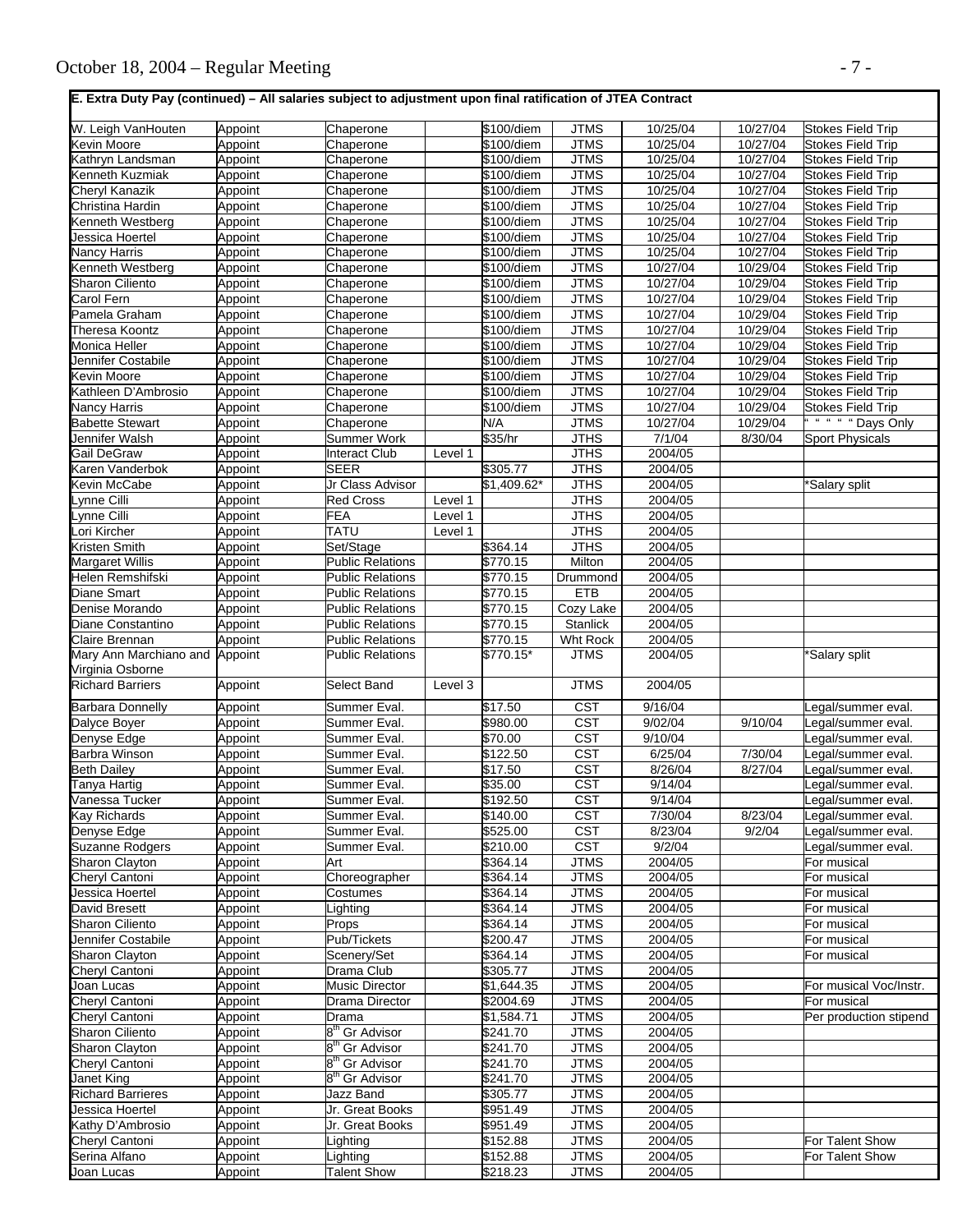| E. Extra Duty Pay (continued) – All salaries subject to adjustment upon final ratification of JTEA Contract |                                    |                    |            |             |         |                          |
|-------------------------------------------------------------------------------------------------------------|------------------------------------|--------------------|------------|-------------|---------|--------------------------|
| <b>Richard Barrieres</b>                                                                                    | Appoint                            | <b>Talent Show</b> | \$218.23   | JTMS        | 2004/05 |                          |
| Marlene Lubin                                                                                               | Appoint                            | Literary Mag.      | \$269.61   | JTMS        | 2004/05 |                          |
| Teri Haight                                                                                                 | Appoint                            | Literary Mag.      | \$269.61   | JTMS        | 2004/05 |                          |
| Kathryn Landsman                                                                                            | Appoint                            | Student Council    | \$1,212.97 | JTMS        | 2004/05 |                          |
| Joan Lucas                                                                                                  | Appoint                            | Select Choir       | \$305.77   | <b>JTMS</b> | 2004/05 |                          |
| Kathleen D'Ambrosio                                                                                         | Appoint                            | Typing Club        | \$305.77   | JTMS        | 2004/05 |                          |
| Sharon Clayton                                                                                              | Appoint                            | Yearbook           | \$831.05   | JTMS        | 2004/05 |                          |
| Cheryl Cantoni                                                                                              | Appoint                            | Yearbook           | \$831.05   | JTMS        | 2004/05 |                          |
| Kathleen D'Ambrosio                                                                                         | Appoint                            | Young Astro.       | \$2,283.82 | JTMS        | 2004/05 |                          |
| Cheryl Kanazik                                                                                              | Appoint                            | Environmental      | \$385.71   | <b>JTMS</b> | 2004/05 |                          |
| <b>Athletic Coaches:</b>                                                                                    |                                    |                    |            |             |         |                          |
| Lori Kircher                                                                                                | Salary Adjustment Head X-Cty Girls |                    | \$4,430.77 | <b>JTHS</b> | 2004/05 | <b>Exp Stipend Added</b> |
| Sharon Ciliento                                                                                             | Appoint                            | Fall Intramurals   | \$667.68   | <b>JTMS</b> | 2004/05 |                          |
| Jessica Hoertel                                                                                             | Appoint                            | Fall Intramurals   | \$667.68   | <b>JTMS</b> | 2004/05 |                          |
| Amy Thomson                                                                                                 | Appoint                            | Winter Intra.      | \$2,283.82 | <b>JTMS</b> | 2004/05 |                          |
| David Bresett                                                                                               | Appoint                            | Spring Intra.      | \$1,453.45 | <b>JTMS</b> | 2004/05 |                          |

#### **COURSE REIMBURSEMENTS:**

| <b>NAME</b>           | <b>COURSE</b>                                   | <b>APPROVAL#</b> | <b>AMOUNT</b>            |
|-----------------------|-------------------------------------------------|------------------|--------------------------|
| Stewart, Christine    | Reading Clinic Practicum                        | 2 and 3          | \$1,381.50               |
|                       | Assessment & Evaluation                         |                  |                          |
| Krygier, Rose Ann     | High Performing Teacher                         | 6 and 7          | \$1,500.00               |
|                       | Learning Styles/Multiple Intelligences          |                  |                          |
| Rowens, Heather       | Using Internet to Enhance Teaching/Learning     | 8 and 9          | \$1,500.00               |
|                       | Motivating Todays Learner                       |                  |                          |
| Morando, Denise       | Motivating Todays Learner                       | 17 and 20        | \$1,500.00               |
|                       | Using Internet to Enhance Teaching/Learning     |                  |                          |
| Smith, Phyllis        | The High Performing Teacher                     | 18 and 19        | \$1,500.00               |
|                       | Learning Styles/Multiple Intelligences          |                  |                          |
| Pasake, Susan         | The High Performing Teacher                     | 21 and 22        | \$1,500.00               |
|                       | Learning Styles/Multiple Intelligences          |                  |                          |
| Harris, Nancy         | Independent Study in Environment Studies        | 23               | $\mathbb{S}$<br>970.11   |
| Moore, Kevin          | Independent Study in Environment Studies        | 24               | $\mathbb{S}$<br>970.11   |
| VanHouten, W. Leigh   | <b>Independent Study in Environment Studies</b> | 25               | 970.11<br>$\mathbb{S}^-$ |
| Manzione, Denise      | Teachers Discover & Integrate Multimedia        | 26               | \$<br>550.00             |
| Hugo, Catherine       | Using Internet to Enhance Teaching/Learning     | 38 and 39        | 670.00<br>$\mathbb{S}$   |
|                       | Inclusion of Special Needs Students in Class    |                  |                          |
| Markowick, Jennifer   | Using Internet to Enhance Teaching/Learning     | 41 and 42        | \$710.00                 |
|                       | Inclusion of Special Needs Students in Class    |                  |                          |
| Richards, Kay         | Using Internet to Enhance Teaching/Learning     | 43 and 44        | \$670.00                 |
|                       | Inclusion of Special Needs Students in Class    |                  |                          |
| Scherlacher, Niemah   | Using Internet to Enhance Teaching/Learning     | 45 and 46        | \$670.00                 |
|                       | Inclusion of Special Needs Students in Class    |                  |                          |
| Baggs, Bernard        | <b>Intermediate Statistics</b>                  | 5                | \$2,269.00               |
| In accordance w/JTAEA |                                                 |                  |                          |
| Contract              |                                                 |                  |                          |

┑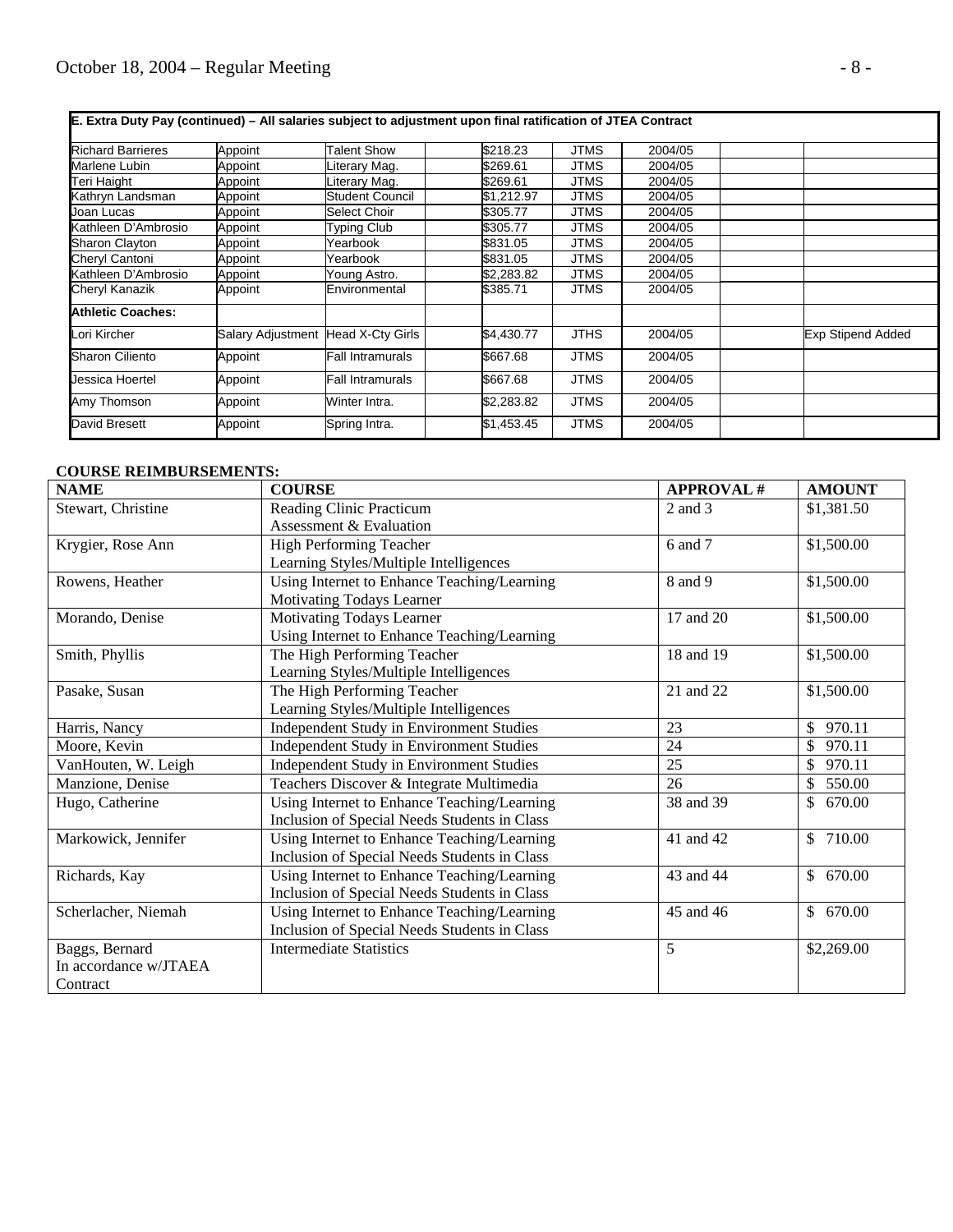**H.2** Motion to approve the following job description *(Copy available for review)*:

Middle School Team Coordinator

| Roll call vote: Mr. Andre - Yes | Miss Klepp<br>- Yes  |
|---------------------------------|----------------------|
| Mr. Erdmann - Yes               | Mrs. Muller<br>- Yes |
| Mr. Cuccio - Yes                | Mr. Tasker<br>- Yes  |
| Mr. Hanisch - Yes               | Mrs. Van Houwe - Yes |
| Mrs. Hardy - Yes                |                      |

All in favor. Motion carried.

## **I**. **EDUCATION COMMITTEE**

Motion by Mr. Hanisch, seconded by Mrs. Muller, to accept the recommendation of the Superintendent to approve and adopt motions I.1 through I.7, as described below:

**I.1** Motion to approve placement of student out of district as indicated below:

| Student  | School                       | <b>Tuition</b> | <b>Dates</b>       |
|----------|------------------------------|----------------|--------------------|
| F-17-3   | Mt. Olive Board of Education | \$13,957.00    | $9/1/04 - 6/30/05$ |
| $F-17-3$ | <b>Employment Pathways</b>   | \$4,181.00     | $9/1/04 - 6/30/05$ |

- **I.2** Motion proclaiming **National French Week**, November 5-11, 2004 by the Jefferson Township Board of Education.
- **I.3** Motion proclaiming **School Violence Awareness Week**, October 17-23, 2004 by the Jefferson Township Board of Education
- **I.4** Motion to approve submission of the 2004/05 **QAAR** report to the Morris County Superintendent.
- **I.5** Motion to approve submission of the NJ Department of Education Statement of Assurance and Intent Mentoring Plan for 2004/2005. *(Copy available for review)*

Miss Klepp - Yes Mrs. Muller - Yes Mr. Tasker - Yes Mrs. Van Houwe - Yes

 **I.6** Motion to approve curriculum revisions as follows *(Copy available for review)*:

Visual Arts – grades  $6 - 8$  Keyboarding – grade 6 Computer Applications – grade 7 Desktop Publishing – grade 8

**I.7** Motion to acknowledge the World Language Action Plan. *(Copy available for review)*

| Roll call vote: Mr. Andre - Yes |
|---------------------------------|
| Mr. Erdmann - Yes               |
| Mr. Cuccio - Yes                |
| Mr. Hanisch - Yes               |
| Mrs. Hardy - Yes                |

All in favor. Motion carried.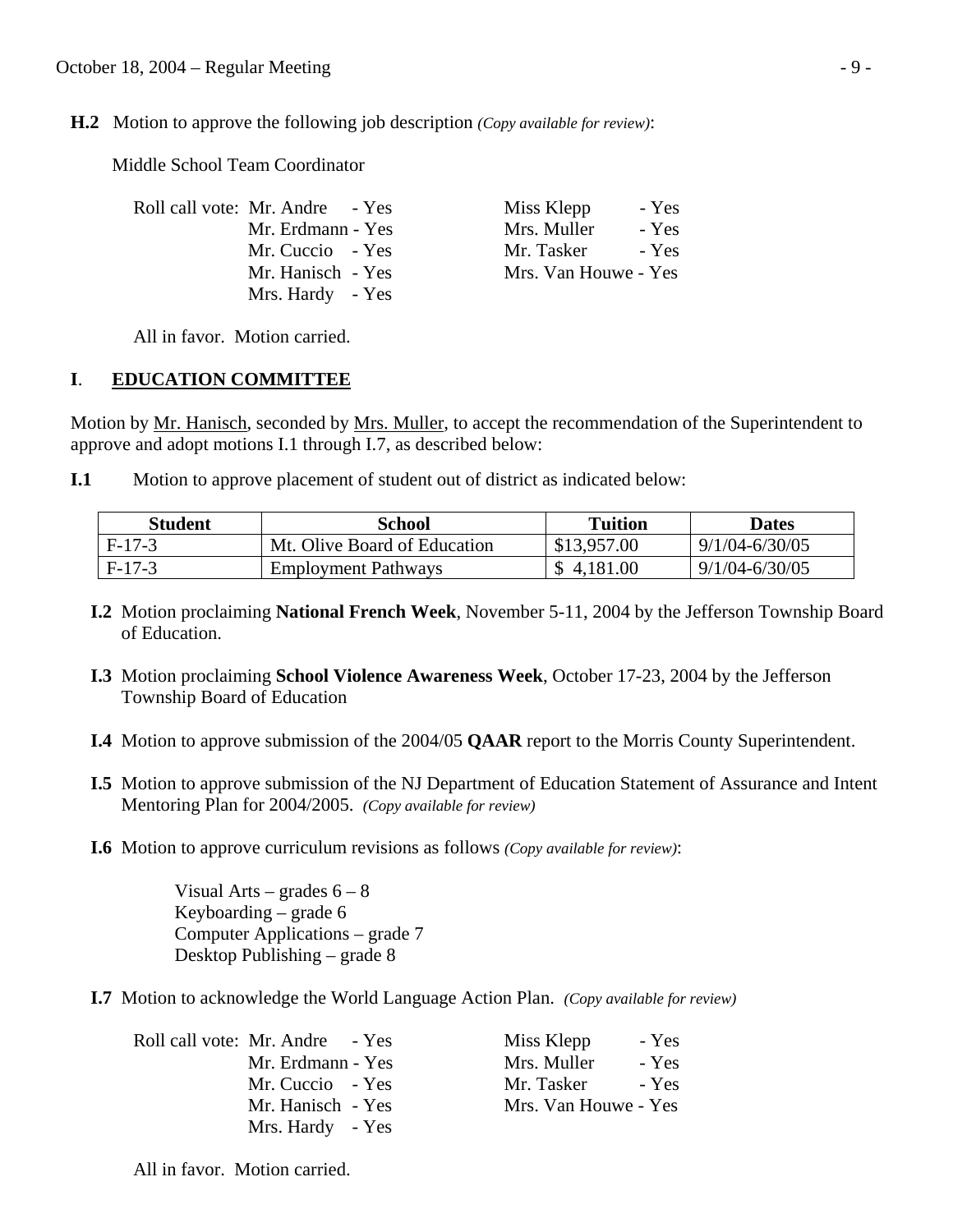**I.8** Mr. Hanisch noted the **enrollment** as of 9/30/04:

|                            | June 04 | Sept 04                |
|----------------------------|---------|------------------------|
| R. F. Drummond             | 99      | 106                    |
| Milton                     | 217     | 186                    |
| Cozy Lake                  | 281     | 283                    |
| <b>Stanlick</b>            | 259     | 367                    |
| E.T. Briggs                | 380     | 246                    |
| White Rock                 | 490     | 481                    |
| <b>Total Elementary</b>    | 1,726   | 1,669                  |
| <b>JTMS</b>                | 889     | 919                    |
| <b>JTHS</b>                | 991     | 1,019                  |
| <b>GRAND TOTAL</b>         | 3,606   | 3,607                  |
| Tuition students received  |         |                        |
| Tuition district placement | 56      | $42 + (3$ Residential) |

## **J. BUILDING NEEDS COMMITTEE**

Motion by Mr. Tasker, seconded by Mr. Cuccio, to accept the recommendation of the Superintendent to approve and adopt motions J.1 through J.6, as described below:

**J.1** Motion to approve the following **change orders** for the Stanlick/WR construction project:

| Contract # | Change Order # Contractor |           | Amount      |                                                      |
|------------|---------------------------|-----------|-------------|------------------------------------------------------|
|            |                           | ESR, Inc. | \$11,000.00 | Replacement of<br>damaged ATC boards                 |
|            | 4                         | ESR, Inc. | \$10,901.00 | <b>Additional ductwork</b><br>for rooms A10 $\&$ A21 |

**J.2** Motion to approve the following **change orders** for the HS/MS construction project:

| Contract #<br>Base Bid and<br>Alt's GC1, 2, 3,<br>$4, 5, 6 \& 8$ | Change Order #<br>30 | Contractor<br><b>TAK Construction</b> | Amount<br>\$6,277.00 | Roof drain tie-ins at<br><b>MS</b>                                                                                    |
|------------------------------------------------------------------|----------------------|---------------------------------------|----------------------|-----------------------------------------------------------------------------------------------------------------------|
| Base Bid and<br>Alt's GC1, 2, 3,<br>$4, 5, 6 \& 8$               | 31                   | <b>TAK Construction</b>               | \$3,171.00           | Replacement of the<br>green house glass                                                                               |
| <b>Base Bid</b>                                                  | 16                   | A. Pflugh                             | \$3,358.00           | Furnish and install<br>side wall registers and<br>aluminum exterior<br>panels removed<br>during asbestos<br>abatement |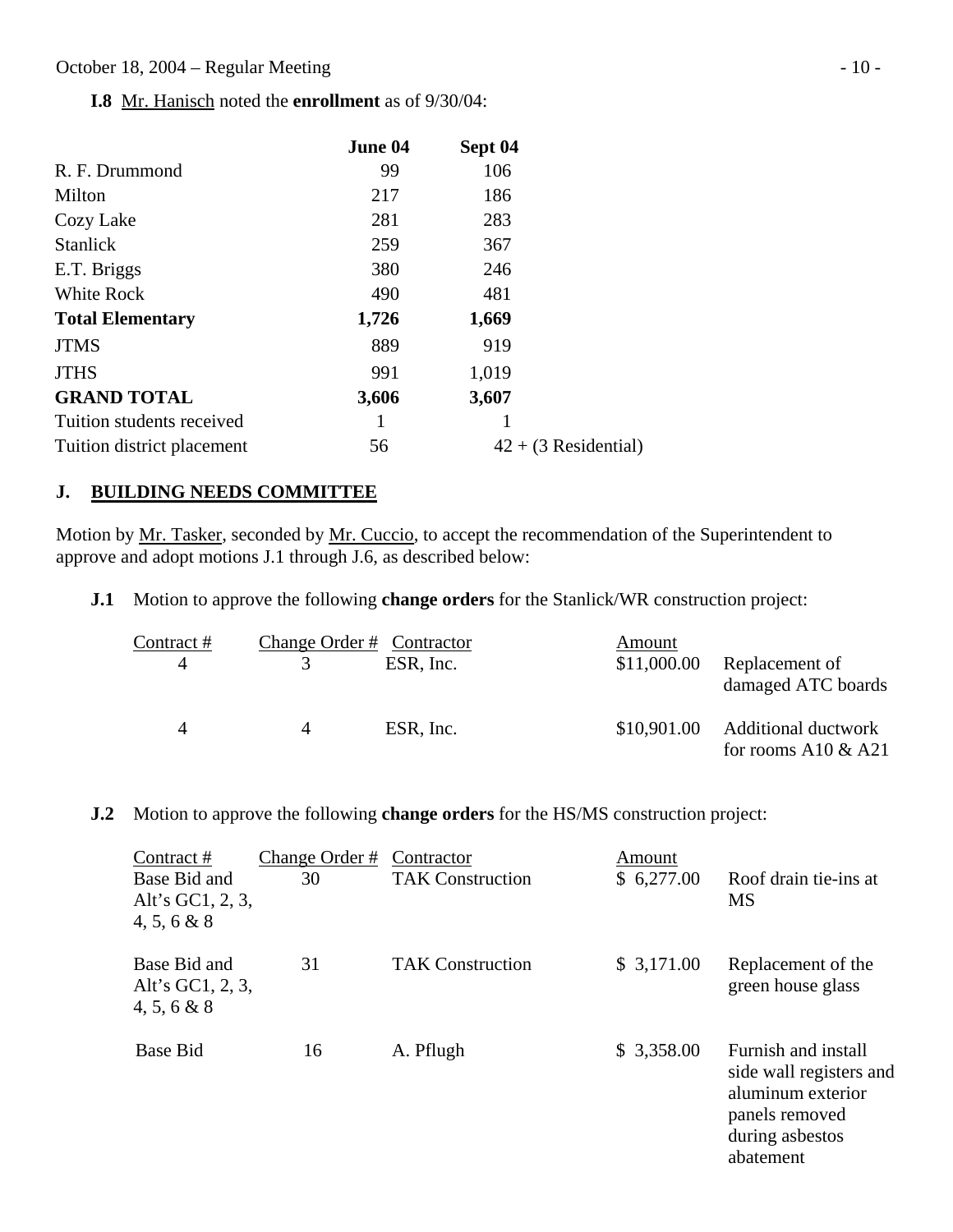#### **J.2 continued:**

| Contract#                                            | Change Order#      | Contractor                               | Amount      |                                                                                                                 |
|------------------------------------------------------|--------------------|------------------------------------------|-------------|-----------------------------------------------------------------------------------------------------------------|
| E1                                                   | 11                 | <b>Brittashan Enterprises</b>            | \$30,756.85 | Cost to repair                                                                                                  |
| (NOTE: This will be back-charged to TAK Construction | electrical feeders |                                          |             |                                                                                                                 |
|                                                      |                    | no moneys will be incurred by the owner) |             | damaged by TAK<br>Construction                                                                                  |
| E1                                                   | 12                 | <b>Brittashan Enterprises</b>            | \$3,669.74  | Provide fusible<br>switches for kitchen<br><b>HVAC</b> units                                                    |
| E1                                                   | 13                 | <b>Brittashan Enterprises</b>            | \$6,884.23  | Provide and install 6<br>additional emergency<br>light fixtures                                                 |
| E1                                                   | 14                 | <b>Brittashan Enterprises</b>            | \$1,287.48  | Provide new lighting<br>in existing general<br>office passage (C-<br>115)                                       |
| E1                                                   | 15                 | <b>Brittashan Enterprises</b>            | \$2,778.77  | Provide Electrical<br>work associated with<br>the drying cabinets in<br>3 science rooms                         |
| E1                                                   | 16                 | <b>Brittashan Enterprises</b>            | \$4,435.14  | Installation of gas<br>solenoid boxes,<br>wiring, key switches<br>& emergency push<br>buttons for prep<br>rooms |

- **J.3** Motion to accept and award the Cozy Lake School Sewage Pumping Station and Force Main bid to Maple Construction Co., in the amount of \$257,740.00 based on the recommendation of the Project Engineer, Hatch Mott MacDonald, subject to review by the Board Attorney and receipt of NJDEP confirmation that the project is exempt from the additional requirements of the Highlands Water Protection and Planning Act and final execution of the agreements for the permanent utility easement and temporary construction easements necessary to construct the project*. (Bid Breakdown Sheet attached)*
- **J.4** Motion to adopt a resolution to enter into a cooperative pricing system agreement for electricity generation services as a participant in Alliance for Competitive Energy Services (ACES), effective October 18, 2004 through May 2009.
- **J.5** Motion to approve the renewal of the NJDOE Application for **Alternate Use of Toilet Facilities** for the 2004-05 school year for Rooms 3, 5, 7, 11 and 12 at Milton School and Rooms 101, 102, 103 and 105 at Drummond School.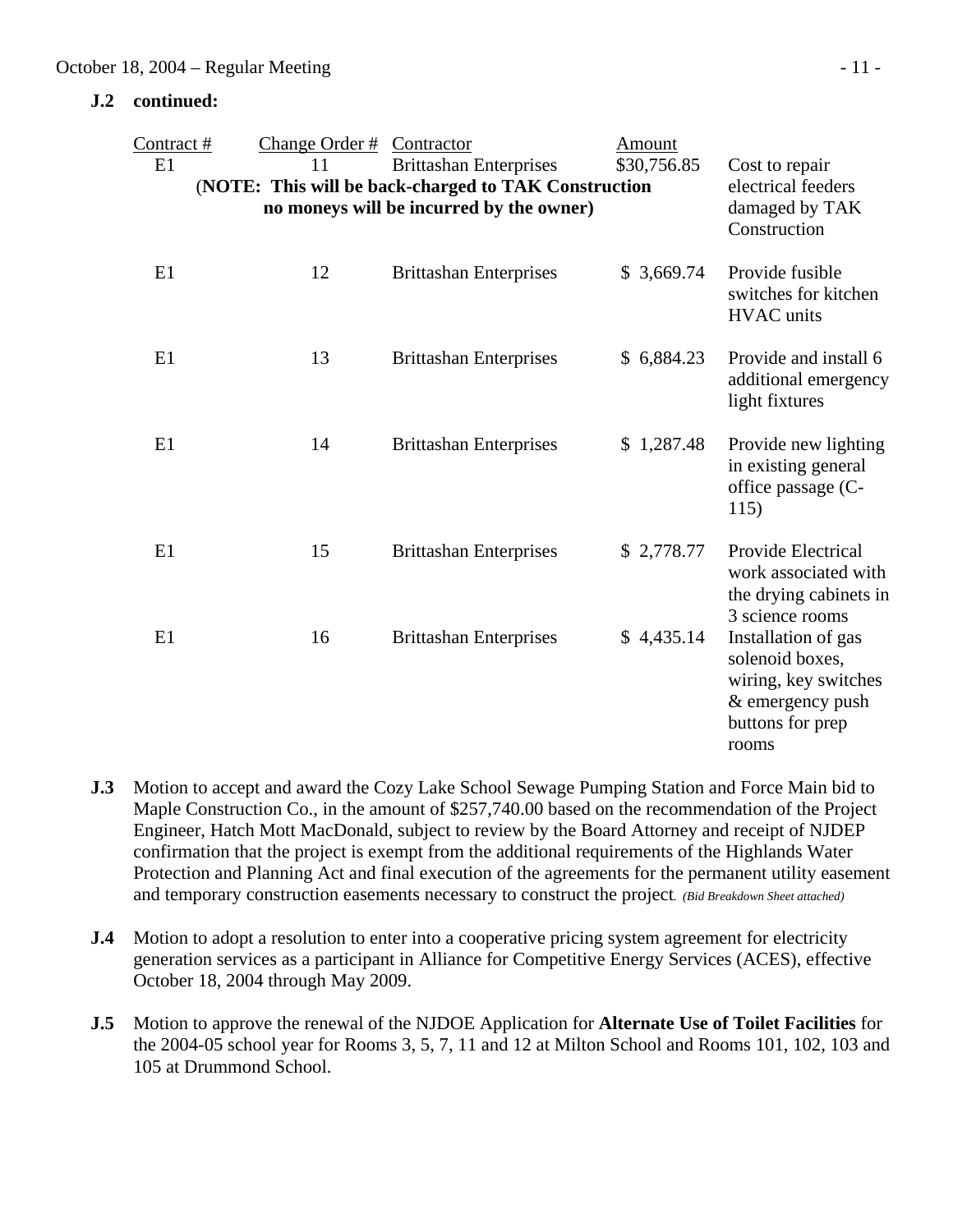**J.6** Motion to approve the renewal Application of the NJDOE **Substandard or Dual Use** for the 2004-05 school year of the following rooms:

| School        | Room                                                                                                              | Substandard                                                     |                             | Dual |
|---------------|-------------------------------------------------------------------------------------------------------------------|-----------------------------------------------------------------|-----------------------------|------|
| <b>Briggs</b> | 101                                                                                                               |                                                                 |                             | X    |
| <b>Briggs</b> | 122                                                                                                               |                                                                 |                             | X    |
| <b>Briggs</b> | 123                                                                                                               |                                                                 |                             | X    |
|               | Roll call vote: Mr. Andre - Yes<br>Mr. Erdmann - Yes<br>Mr. Cuccio - Yes<br>Mr. Hanisch - Yes<br>Mrs. Hardy - Yes | Miss Klepp<br>Mrs. Muller<br>Mr. Tasker<br>Mrs. Van Houwe - Yes | - Yes<br>- Abstain<br>- Yes |      |

Eight in favor. One abstention. Motion carried.

## **K. NEGOTIATIONS COMMITTEE**

Motion by Mr. Hanisch, seconded by Mrs. Hardy, to accept the recommendation of the Superintendent to approve and adopt motion K.1, as described below:

 **K.1** Motion to approve an **Agreement** between the Jefferson Township Board of Education and Jefferson Township Education Association (JTEA) to ratify the Extra Duty Pay (EDP) Guide for School Years 2004-2005 and 2005-2006 *(Copy available for review)*.

| Roll call vote: Mr. Andre - Yes |
|---------------------------------|
| Mr. Erdmann - Yes               |
| Mr. Cuccio - Yes                |
| Mr. Hanisch - Yes               |
| Mrs. Hardy - Yes                |
|                                 |

Miss Klepp - Abstain Mrs. Muller - Yes Mr. Tasker - Abstain Mrs. Van Houwe - Yes

Seven in favor. Two abstentions. Motion carried.

## **L. COMMITTEE REPORTS**

Policy Committee – Mrs. Hardy reported the committee is continuing to review policies.

### **M. COMMUNICATIONS** – None.

- **N. OLD BUSINESS** None.
- **O. NEW BUSINESS** None.